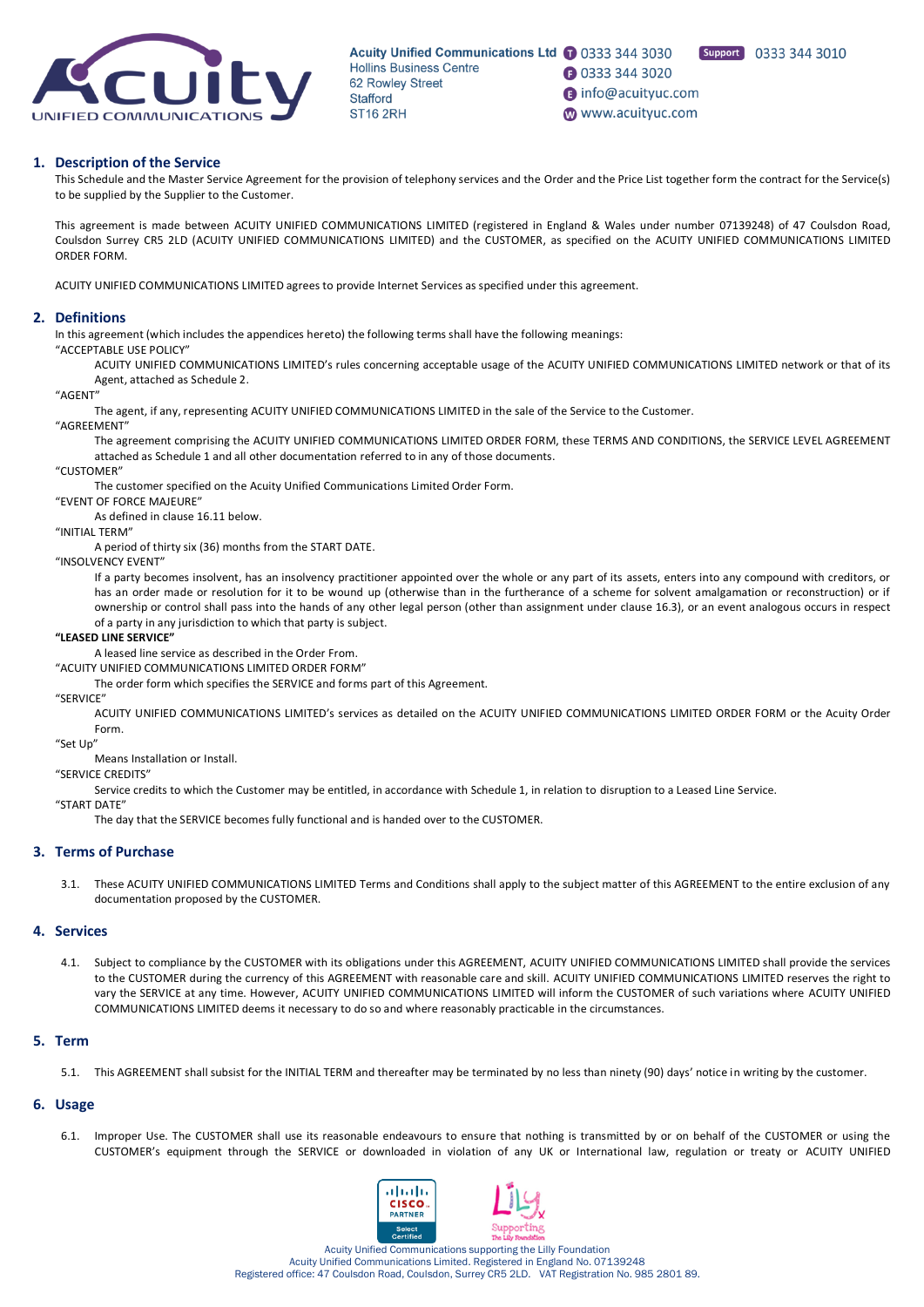

**1** 0333 344 3020

Support 0333 344 3010

nfo@acuityuc.com www.acuityuc.com

COMMUNICATIONS LIMITED's ACCEPTABLE USE POLICY or in breach of the intellectual property or other legal rights of any person. The CUSTOMER shall fully and effectually indemnify ACUITY UNIFIED COMMUNICATIONS LIMITED from and against all loss, liability, damages, costs and expenses which ACUITY UNIFIED COMMUNICATIONS LIMITED may incur in relation to any breach by the CUSTOMER of its obligations under this clause. The CUSTOMER acknowledges that, by the nature of the SERVICE being provided, information and material downloaded or used by the CUSTOMER will be kept, whether permanently or temporarily, on ACUITY UNIFIED COMMUNICATIONS LIMITED's equipment. The CUSTOMER shall at all times ensure that such information and material complies with the laws of all applicable jurisdictions and shall keep ACUITY UNIFIED COMMUNICATIONS LIMITED fully and effectively indemnified from and against all costs, claims, liabilities and demands relating to or arising from:

- 6.1.1. any breach by the CUSTOMER of this clause 5.1; or
- 6.1.2. any criminal or civil legal action brought against ACUITY UNIFIED COMMUNICATIONS LIMITED as a result of ACUITY UNIFIED COMMUNICATIONS LIMITED's storage of such information or material. A breach of this clause and/or ACUITY UNIFIED COMMUNICATIONS LIMITED's ACCEPTABLE USE POLICY will also be grounds for ACUITY UNIFIED COMMUNICATIONS LIMITED to terminate this AGREEMENT without notice and with immediate effect, at ACUITY UNIFIED COMMUNICATIONS LIMITED's discretion.
- 6.2. Offending Material. Without prejudice to any of its other rights, ACUITY UNIFIED COMMUNICATIONS LIMITED shall be entitled to disable the SERVICE or any other part of it immediately and without notice or to take such action as it may in its discretion think appropriate to ensure that any material which ACUITY UNIFIED COMMUNICATIONS LIMITED in its reasonable opinion considers to offend the principles set out in Clause 5.1 is not capable of being transmitted or down-loaded. ACUITY UNIFIED COMMUNICATIONS LIMITED shall not however be obliged to take, or consider whether it should take, any such action. ACUITY UNIFIED COMMUNICATIONS LIMITED shall inform the CUSTOMER of any such action and the reasons for the same.
- 6.3. Customer-Only Traffic. The right to use the SERVICE is limited to the CUSTOMER, and those members of its staff and others engaged by the CUSTOMER to perform work for the CUSTOMER.
- 6.4. International Bandwidth. The CUSTOMER acknowledges that ACUITY UNIFIED COMMUNICATIONS LIMITED has no direct control over the availability of bandwidth over the entirety of the Internet and that while it will use such endeavours as ACUITY UNIFIED COMMUNICATIONS LIMITED, in its absolute discretion, deems appropriate to facilitate the SERVICE at all times, ACUITY UNIFIED COMMUNICATIONS LIMITED shall not be responsible for delays caused by overuse or lack of such bandwidth.
- 6.5. ACCEPTABLE USE POLICY. ACUITY UNIFIED COMMUNICATIONS LIMITED reserves the right to make reasonable amendments to the ACCEPTABLE USE POLICY from time to time, effective upon notice to the CUSTOMER of such changes.

## **7. CUSTOMER Equipment and Network**

- 7.1. The CUSTOMER agrees that from the START DATE, it will have available all necessary CUSTOMER equipment for which it is responsible, to allow effective installation and continuation of the SERVICE.
- 7.2. It is the sole responsibility of the CUSTOMER and not ACUITY UNIFIED COMMUNICATIONS LIMITED to provide security with respect to and of the CUSTOMER's facilities or the facilities of others. The CUSTOMER shall be solely responsible for maintaining user access security and network access.

### **8. Domain Name and Network Number**

- 8.1. ACUITY UNIFIED COMMUNICATIONS LIMITED has no control over the availability of domain names and accepts no responsibility for the availability of any domain name.
- 8.2. In respect of any actions taken by ACUITY UNIFIED COMMUNICATIONS LIMITED pursuant to this clause 7, ACUITY UNIFIED COMMUNICATIONS LIMITED may levy additional charges on the CUSTOMER as agreed in advance.

### **9. Historical Archive and backup**

9.1. While ACUITY UNIFIED COMMUNICATIONS LIMITED backs up its server computers as a regular part of its internal systems administration, ACUITY UNIFIED COMMUNICATIONS LIMITED does not guarantee any storage or backup of CUSTOMER data.

## **10. Service Pricing**

- 10.1. Service Pricing. The CUSTOMER shall pay fees to ACUITY UNIFIED COMMUNICATIONS LIMITED as specified on the ACUITY UNIFIED COMMUNICATIONS LIMITED ORDER FORM. Such fees may be varied by ACUITY UNIFIED COMMUNICATIONS LIMITED from time to time on 30 days' written notice to the CUSTOMER. (If the CUSTOMER objects to the increase in fees it may terminate this AGREEMENT under clause 4.1.) ACUITY UNIFIED COMMUNICATIONS LIMITED agrees not to increase the fees during the INITIAL TERM. The CUSTOMER acknowledges that it has read and agreed the fees on the ACUITY UNIFIED COMMUNICATIONS LIMITED ORDER FORM. All fees are exclusive of any applicable VAT which are chargeable in addition at the then current rate.
- 10.2. Initial Commitment. Upon execution of this AGREEMENT, the CUSTOMER's fees shall include without limitation the following (save where otherwise specified):

10.2.1. ACUITY UNIFIED COMMUNICATIONS LIMITED's set up fee(s), upgrade fee(s) (as applicable) (payable with order);

10.2.2. ACUITY UNIFIED COMMUNICATIONS LIMITED's service fees for the INITIAL TERM (including any options selected by the CUSTOMER on the ACUITY

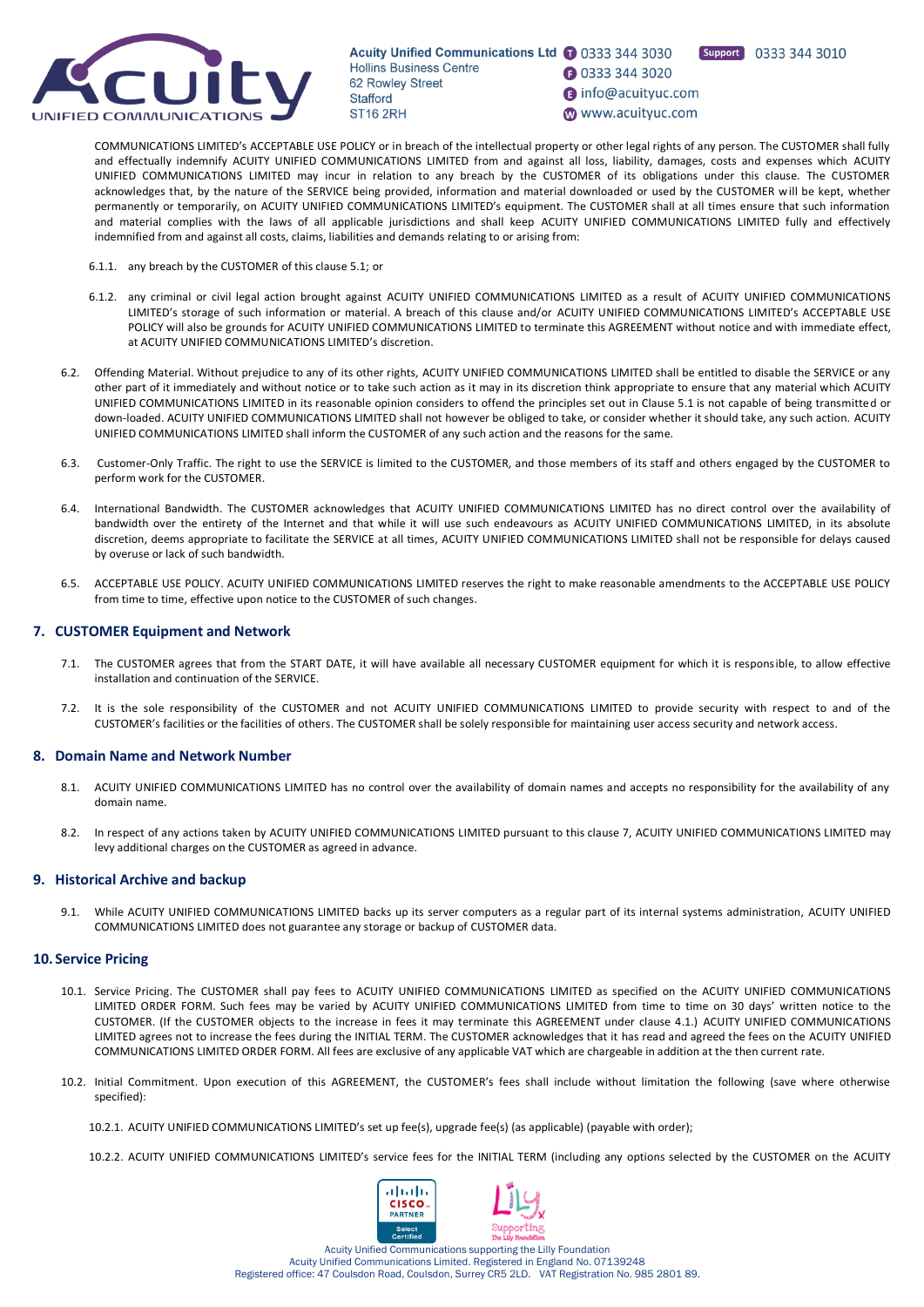

Support 0333 344 3010

**1** 0333 344 3020

nfo@acuityuc.com

www.acuityuc.com

- UNIFIED COMMUNICATIONS LIMITED ORDER FORM);
- 10.2.3. Domain Name Charges (as applicable);
- 10.2.4. Equipment Lease Fees (as applicable);
- 10.2.5. Equipment Purchase Charges (as applicable).

The fees for the INITIAL TERM whether paid or payable, are non-refundable (except where this AGREEMENT is terminated by CUSTOMER under Clause 10, in which case the fees for any remaining part of the INITIAL TERM shall be refundable on a pro-rata basis). They are independent of the amount of traffic or systems access by the CUSTOMER.

- 10.3. Invoicing. ACUITY UNIFIED COMMUNICATIONS LIMITED (or the AGENT on ACUITY UNIFIED COMMUNICATIONS LIMITED's behalf) will invoice and the CUSTOMER shall pay ACUITY UNIFIED COMMUNICATIONS LIMITED's Set Up fee and any other one off fees (including any options selected on the ACUITY UNIFIED COMMUNICATIONS LIMITED ORDER FORM) immediately upon the execution of this AGREEMENT (at ACUITY UNIFIED COMMUNICATIONS LIMITED's sole option the CUSTOMER will also pay the fee for the first billing period upon execution of the AGREEMENT) and shall pay the fee for the first billing period of the Service immediately upon the START DATE, subject to satisfactory credit checking results. Should the CUSTOMER fail the ACUITY UNIFIED COMMUNICATIONS LIMITED credit checking procedure, the CUSTOMER shall be pro-forma invoiced immediately for ACUITY UNIFIED COMMUNICATIONS LIMITED's set up fee and any other one off fees and the fee for the first billing period (including any options selected on the ACUITY UNIFIED COMMUNICATIONS LIMITED ORDER FORM). The AGREEMENT will be executed upon receipt of payment in full of this pro-forma invoice. ACUITY UNIFIED COMMUNICATIONS LIMITED (or the AGENT on ACUITY UNIFIED COMMUNICATIONS LIMITED's behalf) will invoice subsequent periods of SERVICE separately to the CUSTOMER. Payment is due within twenty one (21) days from the date of issue of the invoice. Late payment of invoices will result in interest being charged at 4% above the then current Barclays Bank base rate.
- 10.4. Set Off. Notwithstanding any other provision of this AGREEMENT, ACUITY UNIFIED COMMUNICATIONS LIMITED shall be entitled to set-off against any amount due for payment by it any amount due for payment by any entity controlled by, controlling or under common control with the CUSTOMER.
- 10.5. ACUITY UNIFIED COMMUNICATIONS LIMITED Equipment. The CUSTOMER is responsible for any ACUITY UNIFIED COMMUNICATIONS LIMITED equipment located at its premises and will only use the ACUITY UNIFIED COMMUNICATIONS LIMITED equipment and any associated software in accordance with any instructions and/or software license provided from time to time. The CUSTOMER may not add to, modify or in any way interfere with the ACUITY UNIFIED COMMUNICATIONS LIMITED equipment and ACUITY UNIFIED COMMUNICATIONS LIMITED will not be liable for any repairs of the ACUITY UNIFIED COMMUNICATIONS LIMITED equipment other than those arising as a result of its normal and proper use. The CUSTOMER will insure any ACUITY UNIFIED COMMUNICATIONS LIMITED equipment located on its premises from all risks equal to the full replacement value of the equipment.

### **11. Termination**

- 11.1. For Non-payment. If any ACUITY UNIFIED COMMUNICATIONS LIMITED invoice remains unpaid thirty (30) days after its due date, ACUITY UNIFIED COMMUNICATIONS LIMITED may without further notification and without prejudice to any other remedy, suspend or disable the SERVICE or, at its option, terminate this AGREEMENT.
- 11.2. For Default. Either party may terminate this AGREEMENT at any time if the other materially breaches this AGREEMENT and in the case of a breach capable of remedy fails to remedy the breach within thirty (30) days of a notice requiring the breach to be remedied.
- 11.3. INSOLVENCY. Where one party suffers an INSOLVENCY EVENT, then the other may, without prejudice to any other right or remedy, terminate this AGREEMENT.
- 11.4. Termination of this AGREEMENT by ACUITY UNIFIED COMMUNICATIONS LIMITED under this Clause 10 shall not relieve the CUSTOMER of its responsibilities under this AGREEMENT, including the responsibility to pay all fees up to the date of termination, which if not already due shall immediately become due upon such date.

## **12.Additional Service Terms**

- 12.1. Customer provided equipment. To enable ACUITY UNIFIED COMMUNICATIONS LIMITED to provide the SERVICE, the CUSTOMER agrees to abide by ACUITY UNIFIED COMMUNICATIONS LIMITED's prior agreed recommendations and specifications regarding the existence, configuration and maintenance of equipment used by the CUSTOMER (if any), the software used by the CUSTOMER and cabling required to integrate the CUSTOMER's host or local area network (LAN) into ACUITY UNIFIED COMMUNICATIONS LIMITED's wide area network (WAN). The CUSTOMER's equipment must comply with the relevant portions of such recommendations and specifications. Such recommendations and specifications, if any, are given solely for the protection of ACUITY UNIFIED COMMUNICATIONS LIMITED's equipment and not the CUSTOMER's and the CUSTOMER may not therefore rely upon such recommendations and specifications in the design, maintenance or service of the CUSTOMER's equipment or system.
- 12.2. Support. ACUITY UNIFIED COMMUNICATIONS LIMITED's helpdesk will provide reasonable web support on problems experienced by the CUSTOMER in relation to the SERVICE. Requests for advice and assistance can be submitted to<http://support@acuityunifiedcomms.co.uk>

#### **13. Service Level.**

13.1. If the CUSTOMER receives a LEASED LINE SERVICE, it can apply for SERVICE CREDITS for SERVICE disruptions or failures in accordance with Schedule 1. This shall be the sole remedy available to the CUSTOMER for service disruptions or failures.

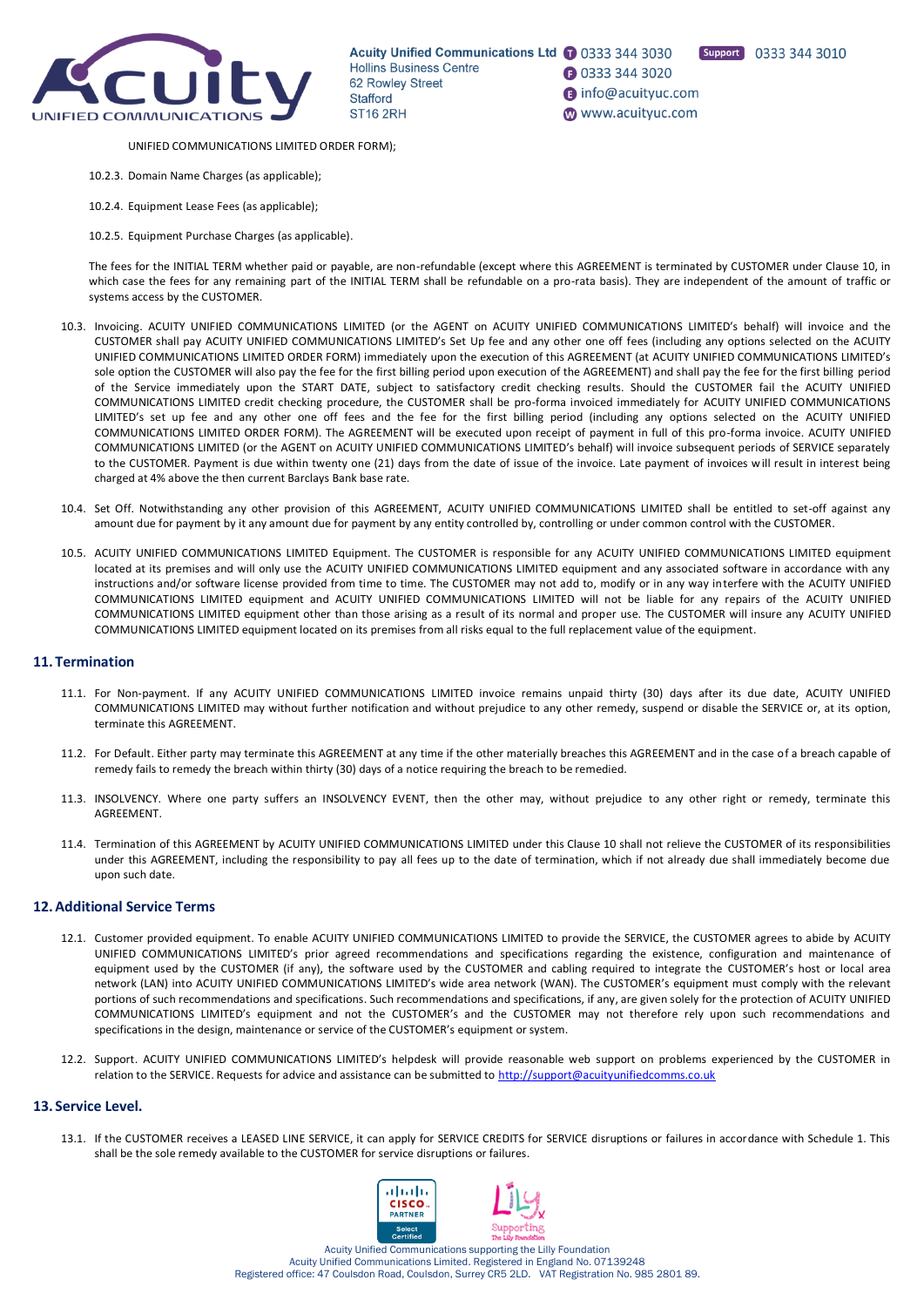

**1** 0333 344 3020 nfo@acuityuc.com www.acuityuc.com



## **14.Network Infrastructure**

14.1. From time to time ACUITY UNIFIED COMMUNICATIONS LIMITED may upgrade its network infrastructure. This may require the CUSTOMER to upgrade some of its equipment if the SERVICE is to be continued. In that event, the CUSTOMER agrees to make within thirty (30) days such reasonable upgrades to its hardware or software as ACUITY UNIFIED COMMUNICATIONS LIMITED's technical staff may from time to time reasonably specify by written notice to the CUSTOMER. ACUITY UNIFIED COMMUNICATIONS LIMITED shall not be responsible for degradation of or disruption to the SERVICE if the CUSTOMER does not make the required upgrade.

## **15. Limited Warranty**

- 15.1. Subject to Clauses 3, 13.1 and 14.2, ACUITY UNIFIED COMMUNICATIONS LIMITED warrants that the SERVICE will not be substantially different from any written description of the SERVICE previously supplied by ACUITY UNIFIED COMMUNICATIONS LIMITED to the CUSTOMER.
- 15.2. Without prejudice to Clause 5.4, where any SERVICE includes a "burstable" element, the provision of the SERVICE beyond the "bursted" bandwidth is subject to ACUITY UNIFIED COMMUNICATIONS LIMITED having spare bandwidth available. All SERVICES are subject to any "maximum traffic per service" limits shown on ACUITY UNIFIED COMMUNICATIONS LIMITED's website from time to time.
- 15.3. The CUSTOMER is responsible for assessing its own commercial needs, how the SERVICE relates to the CUSTOMER and how the CUSTOMER should use the SERVICE. The CUSTOMER warrants that it is familiar with services of this type and that it understands the level of service to be provided and the implications for the CUSTOMER's business of the choices which the CUSTOMER made when completing the ACUITY UNIFIED COMMUNICATIONS LIMITED ORDER FORM. ACUITY UNIFIED COMMUNICATIONS LIMITED makes no warranty as to the value of the SERVICE in the CUSTOMER's business or the results to be obtained from the use of the SERVICE.
- 15.4. The CUSTOMER is solely responsible for the use of any information or other material obtained through the SERVICE. ACUITY UNIFIED COMMUNICATIONS LIMITED specifically excludes any responsibility for the accuracy or quality of any information obtained through the SERVICE, or that any other material obtained through the SERVICE may be used in any way by the CUSTOMER without infringing the rights of any third parties. The CUSTOMER further acknowledges that these matters are outside the control of ACUITY UNIFIED COMMUNICATIONS LIMITED.

## **16. Limitation of Liability**

- 16.1. Without prejudice to the express warranties contained in clause 14 above and to the maximum extent permissible in law, all conditions and warranties which are to be implied by statute or otherwise by general law into this AGREEMENT or relating to the SERVICE are hereby excluded.
- 16.2. The following provisions in this clause 15 set out ACUITY UNIFIED COMMUNICATIONS LIMITED's entire liability (including any liability for the acts and omissions of its employees, agents or sub-contractors) to the CUSTOMER in respect of:
	- 16.2.1. a breach of ACUITY UNIFIED COMMUNICATIONS LIMITED's contractual obligations;
	- 16.2.2. a tortious act or omission (including negligence) for which ACUITY UNIFIED COMMUNICATIONS LIMITED is liable;
	- 16.2.3. an action arising out of a misrepresentation by or on behalf of ACUITY UNIFIED COMMUNICATIONS LIMITED, arising in connection with the performance of this AGREEMENT, or out of an act done or omission made as a consequence of the entry into by ACUITY UNIFIED COMMUNICATIONS LIMITED of this AGREEMENT.
- 16.3. Subject to clauses 15.6 and 15.7, the total liability which ACUITY UNIFIED COMMUNICATIONS LIMITED shall owe to the CUSTOMER and in respect of all claims shall not exceed the then current annual fee for the SERVICE.
- 16.4. The CUSTOMER acknowledges that the ACUITY UNIFIED COMMUNICATIONS LIMITED network has not been designed for use in circumstances where its failure could cause pure economic loss, loss of profit, loss of business or like loss.
- 16.5. ACUITY UNIFIED COMMUNICATIONS LIMITED shall in no circumstances be liable to the CUSTOMER, whether in tort or otherwise (including negligence), for loss, whether direct or indirect, of business, revenues, profits, anticipated savings or wasted expenditure or for any indirect or consequential loss whatsoever, or for the acts or omissions of other providers of telecommunications services or for faults or failures in their apparatus.
- 16.6. ACUITY UNIFIED COMMUNICATIONS LIMITED shall in no circumstances (whether before or after termination of this AGREEMENT) be liable to the CUSTOMER for any loss of or corruption to data or programs held or used by or on behalf of the CUSTOMER and the CUSTOMER shall at all times keep adequate back up copies of the data and programs held or used by or on behalf of the CUSTOMER.
- 16.7. Notwithstanding anything to the contrary herein contained ACUITY UNIFIED COMMUNICATIONS LIMITED's liability to the CUSTOMER for:
	- 16.7.1. death or personal injury resulting from the negligence of ACUITY UNIFIED COMMUNICATIONS LIMITED or its employees, agents or subcontractors, or pre-contractual fraudulent misrepresentation;
	- 16.7.2. damage suffered by the CUSTOMER as a result of a breach by ACUITY UNIFIED COMMUNICATIONS LIMITED of the condition as to title or the warranty as to quiet possession implied by Section 12 of the Sale of Goods Act 1979 or Section 2 of the Supply of Goods and Services Act 1982; and
	- 16.7.3. damage for which ACUITY UNIFIED COMMUNICATIONS LIMITED is liable to the CUSTOMER under Part 1 of the Consumer Protection Act 1987, shall not be limited save that nothing in this clause 15 shall confer a right or remedy upon the CUSTOMER to which the CUSTOMER would not be otherwise entitled.
- 16.8. The exclusions from and limitations of liability set out in this clause 15 shall be considered severably. The validity or une nforceability of any one clause, subclause, paragraph or sub paragraph of this clause 15 shall not affect the validity or enforceability of any other part of this clause 15.
- 16.9. The provisions of this clause 15 shall survive the termination or expiry of the whole or a part of this AGREEMENT.

## **17.General Terms**

17.1. Intellectual property. The CUSTOMER acknowledges that material of any nature which ACUITY UNIFIED COMMUNICATIONS LIMITED provides it with, either

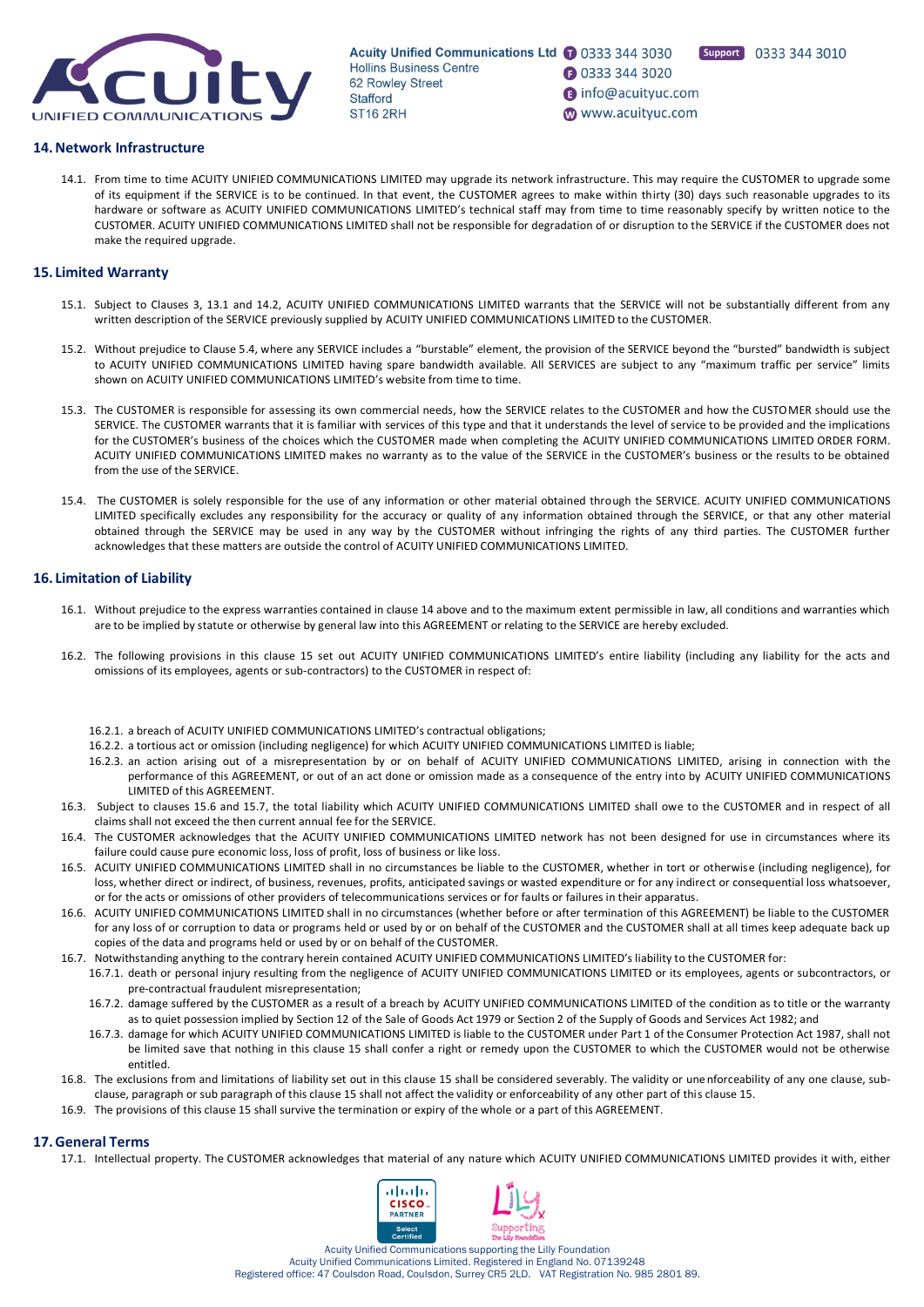

Support 0333 344 3010

**1** 0333 344 3020

nfo@acuityuc.com

www.acuityuc.com

under this Agreement or otherwise (for example, ACUITY UNIFIED COMMUNICATIONS LIMITED ORDER FORMs or other pre-contractual material) may contain intellectual property which is either the property of, or licensed to, ACUITY UNIFIED COMMUNICATIONS LIMITED (including copyright, trade marks, registered and unregistered designs and patents). Nothing in this agreement is intended either:

17.1.1. as a licence for the CUSTOMER to use such intellectual property; or

17.1.2. as a transfer of such intellectual property unless explicitly stated in writing and signed by the transferor.

- 17.2. Confidential information. The CUSTOMER may have or obtain confidential information relating to ACUITY UNIFIED COMMUNICATIONS LIMITED (which includes but is not limited to information relating to its products, planned products and details of its marketing, support and internal structures and similar information relating to its suppliers or related products). The CUSTOMER agrees that it will use such confidential information solely for the purposes of this Agreement and for evaluating future products or services supplied by ACUITY UNIFIED COMMUNICATIONS LIMITED, and that it shall not disclose, whether directly or indirectly, to any person any confidential information unless the disclosure is required to carry out this agreement. Before the CUSTOMER makes any disclosure to another person, the CUSTOMER must obtain from them a binding commitment to keep that information confidential. That commitment must be at least as effective as this obligation is on the CUSTOMER. This clause shall not prevent the CUSTOMER from disclosing or using any information which is public or becomes public through no fault of the CUSTOMER's own, or to the extent required by law.
- 17.3. Assignment. The CUSTOMER shall not sell, transfer or assign its rights or obligations under this AGREEMENT without the prior written consent of ACUITY UNIFIED COMMUNICATIONS LIMITED. No such assignment, even if consented to, shall relieve the other party of its obligations under this AGREEMENT prior to the date of such assignment. ACUITY UNIFIED COMMUNICATIONS LIMITED may sub-contract the provision of any SERVICE at its discretion.
- 17.4. Waiver. The waiver or failure of either party to exercise any right provided for in this AGREEMENT shall not be deemed a waiver of that or any other right in this AGREEMENT.
- 17.5. Invalidity. If any provision of this AGREEMENT is held by a court of competent jurisdiction to be contrary to law, the remaining provisions of this AGREEMENT will remain in full force and effect.
- 17.6. Whole agreement. This AGREEMENT, together with any document expressly referred to in any of its terms, contains the entire agreement between the parties relating to the subject matter covered and supersedes any previous agreements, arrangements, undertakings or proposals, written or oral, between the parties in relation to such matters. No oral explanation or oral information or e-mail given by any party shall alter the interpretation of this AGREEMENT. The CUSTOMER confirms that, in agreeing to enter into this AGREEMENT, it has not relied on any representation save insofar as the same has expressly in this AGREEMENT been made a representation and agrees that it shall have no remedy in respect of any misrepresentation which has not become a term of this AGREEMENT, save that the agreement of the CUSTOMER contained in this Clause shall not apply in respect of any fraudulent misrepresentation whether or not the same has become a term of this AGREEMENT.
- 17.7. Notices. Notices sent pursuant to this AGREEMENT shall be in writing and may be delivered by hand or sent by post or faxed with hard copy confirmation by post to the recipient at its address shown on the ACUITY UNIFIED COMMUNICATIONS LIMITED ORDER FORM or at such other address as may be notified in accordance with this clause or, in the case of a company, to its registered office. Notices hand delivered or faxed shall be deemed received on delivery and those posted on the second working day after they are posted.
- 17.8. Headings. The headings shall be disregarded in construing this AGREEMENT.
- 17.9. Law. This AGREEMENT shall be governed by English Law. The parties submit to the non exclusive jurisdiction of the English courts.
- 17.10. Capacity. Both parties acknowledge that they have read and understood this AGREEMENT and agree to be bound by its terms.
- 17.11. FORCE MAJEURE. Neither party shall be liable for any breach of this AGREEMENT due to any cause beyond its reasonable control (save obligation in respect of the payment of monies) including but not limited to Acts of God, malicious acts of third parties, failure of sub-contractors, inclement weather, flood, lightening or fire, industrial action, act or omission of government, or other competent authority, riot, war or act or omission of any other party for whom that party is not responsible ("an event of FORCE MAJEURE").
- 17.12. Data Protection. The CUSTOMER hereby consents that any CUSTOMER information ("Data") collected by ACUITY UNIFIED COMMUNICATIONS LIMITED in the fulfilment of this AGREEMENT (including but not limited to Data collected during order processing, delivery, installation, support and maintenance of the SERVICE) may for the purposes of fulfilling the contract be processed by ACUITY UNIFIED COMMUNICATIONS LIMITED, its provisioning entities affiliates and agents both within and outside the European Economic Area, and outside the country or countries where the Data is collected.

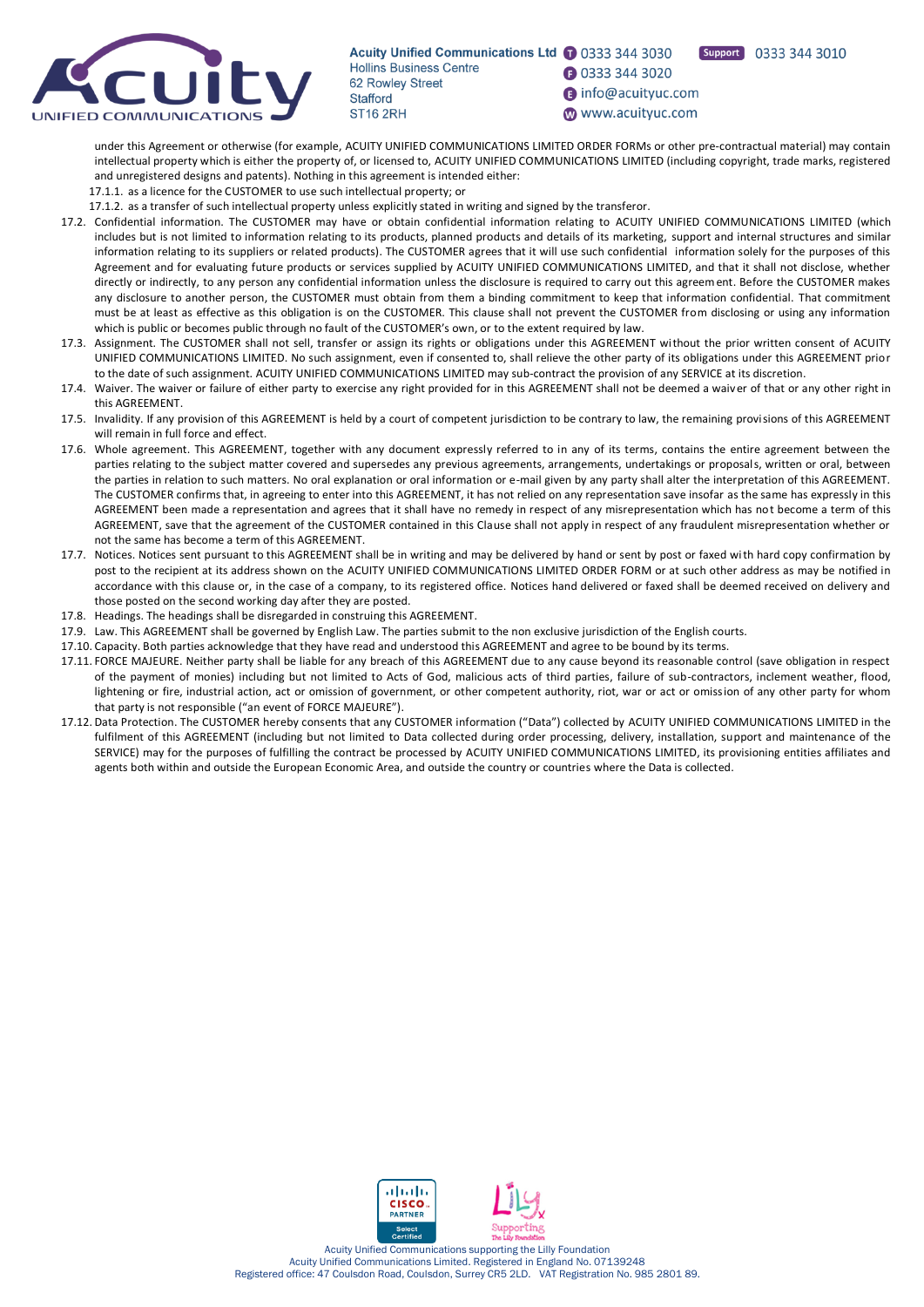

Acuity Unified Communications Ltd 1 0333 344 3030 **Hollins Business Centre 1** 0333 344 3020 62 Rowley Street nfo@acuityuc.com Stafford **ST16 2RH** www.acuityuc.com

Support 0333 344 3010

#### **Schedule 1: Service level agreement**

*ACUITY UNIFIED COMMUNICATIONS LIMITED Network Availability Service Level Guarantee*

ACUITY UNIFIED COMMUNICATIONS LIMITED cannot guarantee the service will be available 100% of the time. The ACUITY UNIFIED COMMUNICATIONS LIMITED network is the combination of ACUITY UNIFIED COMMUNICATIONS LIMITED operated equipment, servers, circuits, and other data transmission facilities.

### *ACUITY UNIFIED COMMUNICATIONS LIMITED Telephone Support Service Level Guarantee*

ACUITY UNIFIED COMMUNICATIONS LIMITED's telephone support will be available during business hours and we will endeavour to get back to you within one hour of a report being logged.

### *Exclusions*

Network Unavailability will not include any Network Unavailability of an hour or less, or any unavailability resulting from:

- 1. Network maintenance
- 2. Circuits provided by telcos or common carriers
- 3. Any external Internet Service Provider or an Internet exchange point
- 4. Acts or omissions of CUSTOMER or an unauthorised user
- 5. Behaviour of CUSTOMER equipment, facilities or applications
- 6. Events of FORCE MAJEURE.

### *Guarantee Coverage*

CUSTOMERs are covered for the following ACUITY UNIFIED COMMUNICATIONS LIMITED services (as described in the ACUITY UNIFIED COMMUNICATIONS LIMITED ORDER FORM):

- $\blacktriangleright$  DSL
- DSL
- Leased Line ь

# *SERVICE CREDITS for Leased Line Customers*

Subject to the other terms of this AGREEMENT, ACUITY UNIFIED COMMUNICATIONS LIMITED will provide SERVICE CREDITS to the CUSTOMER in respect of the unavailability of a LEASED LINE SERVICE as follows:

- the CUSTOMER will receive one SERVICE CREDIT for each hour the LEASED LINE SERVICE is unavailable, after the first hour
- each SERVICE CREDIT is worth the equivalent of one day's fee for the relevant LEASED LINE SERVICE
- SERVICE CREDITS will be credited by ACUITY UNIFIED COMMUNICATIONS LIMITED against future invoices, up to a maximum of 20 SERVICE CREDITS in any Þ twelve month period